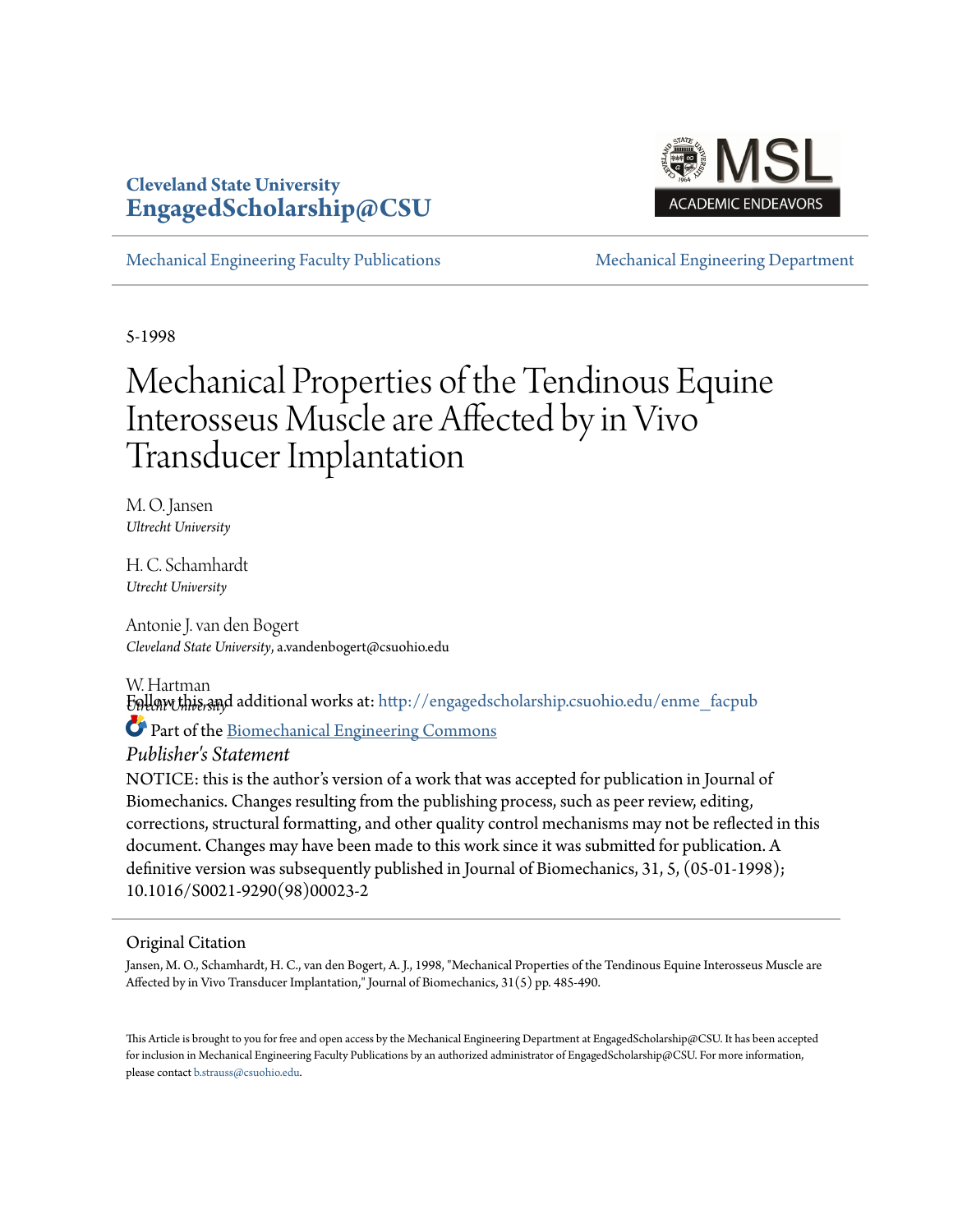# Mechanical Properties of the tendinous equine interosseus muscle are affected by *in vivo* transducer implantation

M.O. Jansen<sup>a, 1</sup>, H.C. Schamhardt<sup>a, \*</sup>, A.J. van den Bogert<sup>b</sup>, W. Hartman<sup>a</sup>

<sup>a</sup> Equine Biomechanics Research Group, Department of Veterinary Anatomy, Faculty of Veterinary Medicine, Utrecht University, The Netherlands <sup>b</sup> Department of Biomedical Engineering, Lerner Research Institute, Cleveland Clinic Foundation, Cleveland, USA

## **I. Introduction**

The high incidence of serious injuries in the flexor tendons in the forelimb of the horse suggests that they are loaded close to their maximal capacity (Genovese and Simpson, 1989; Webbon, 1977). This was the rationale for determining in vivo strains and forces in the four tendinous structures in the equine forelimb, using implanted liquid metal strain gauges (LMSGs).

A limitation of the custom-made LMSGs used earlier (Jansen et aI., 1993a; Riemersma et aI., 1996) was that they lasted for no more than one day. Therefore the entire procedure, from implantation, through data collection, to post mortem calibration of tendon strain and force, had to be carried out within one day. Later the design of the LMSGs was improved, increasing their lifespan for *in vivo* use to 5 days. This allowed for a recovery period of 3 days after surgery and 2 days for *in vivo* and post mortem recordings. LMSGs were implanted in the four tendons in the forelimbs of six ponies (Fig. 1). During analysis of the data some rather unexpected findings were encountered. Compared to the former experiments, the *in vivo* peak strains were distinctly higher. Furthermore, the post mortem failure strains were considerably higher than those found previously (Jansen and Savelberg, 1994).

Although all four 'tendons' in the forelimb were instrumented with LMSGs in the original experiments, the present paper presents data obtained from the suspensory ligament (SL) only. Unlike the other tendons, the SL

<sup>•</sup> Corresponding author. Tel.: 00 31 302534324; fax: 00 31 302516853; e-mail: h.c.schamhardt@POBox.uu.nl.

<sup>&</sup>lt;sup>1</sup> Present address: Department of Anatomy and Embryology, Free University of Amsterdam. The Netherlands.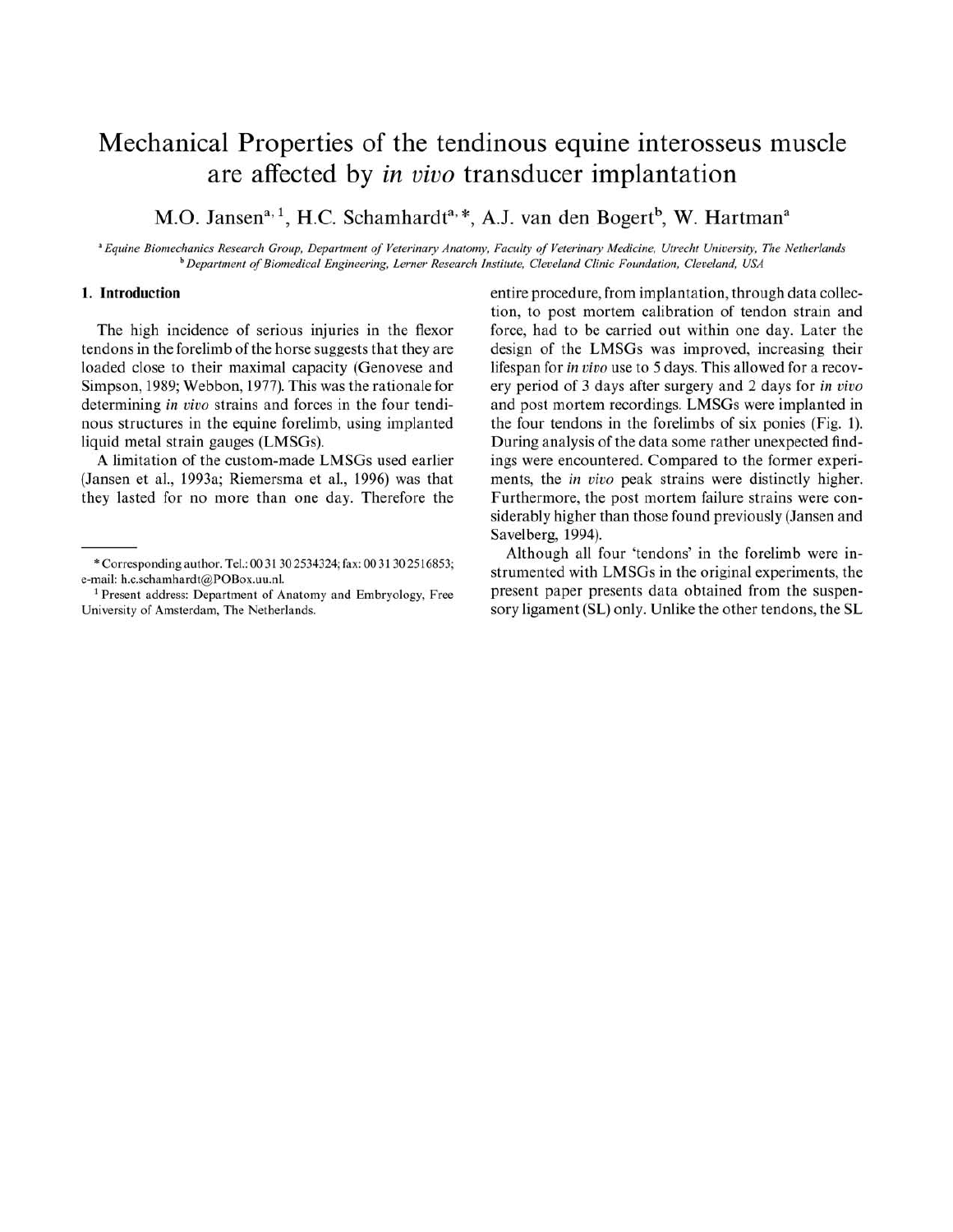does not have an active muscle belly between the origin and the tendon. Furthermore, the SL is an almost completely collagenous, passive structure which crosses the metacarpophalangeal (fetlock) joint only. Therefore, the SL origo-insertional length  $(L_{0I})$ , and thus its OIstrain  $(\varepsilon_{0I})$  is solely determined by the change in fetlock joint angle. Consequently,  $\varepsilon_{\text{OI}}$  of the instrumented SL could be calculated from kinematics recorded before and after LMSG implantation, which allows for a direct comparison of  $\varepsilon_{\text{OI}}$  and  $\varepsilon_{\text{LSMG}}$ . In addition, tensile and failure test data were available to compare post mortem and *in vivo* instrumented SLs of the contra lateral limbs. This approach allows confirmation of the statement that tendon local mechanical properties changed after *in vivo* transducer implantation.

### 2. Methods

#### *2.1. Functional anatomy of the suspensory ligament*

The equine interosseous muscle is an almost completely tendinous band, and therefore is called the suspensory ligament (SL). It originates on the palmer aspect of the proximal third metacarpal bone and separates about halfway down this bone into lateral and medial branches, each containing a proximal sesamoid bone. Distally, the SL inserts on the palmar aspects of the first and second phalanges (Dyce et al., 1987). These remain aligned during the stance phase, and can thus be considered as one rigid segment.

#### *2.2. Recordings*

Six ponies (aged between 3.5 and 12 yr; body weight 220*—*275 kg) were used for measurements of tendon strain, ground reaction forces (GRF) and kinematics. The ponies were walked on an 18 m indoor track, covered with a 6 mm thick rubber mat. Preceding implantation of the LMSGs, simultaneous recordings of GRF and kinematics of the left forelimb were taken at the walk and the trot, using a Kistler force plate (type 9261) and a modified CODA-3 gait analysis system (Schamhardt et al., 1992). The markers of the CODA-3 system were fixed in plastic holders, which were glued to the skin at sites indicated in Fig. 1. The holders remainded attached to the skin throughout the experiment, ensuring a constant marker positioning. An accelerometer (Brüel & Kjaer type 4383, Nærum, Denmark) was fixed to the hoof of the left forelimb, for stride detection.

Custom made LMSGs of about 15 mm length were sterilised using ethylene oxide and implanted under general anaesthesia. The gauges were placed in 3 cm longitudinal incisions in the lateral branch of the SL (Fig. 1). The gauge ends were secured to the tendon using sutures (Vicryl<sup>R</sup> 3-0; Ethicon GmbH, Norderstedt, Germany)



enclosing 5*—*15% of the tendon cross-sectional area. In this paper only results of the SL will be presented.

On the third day after surgery, simultaneous recordings of LMSG signal, GRF and kinematics were collected at the walk over at least 7 strides. On day 4, the measurements were repeated at the trot after application of local nerve blocks of the ulnar and palmar nerves. Directly following the *in vivo* measurements, the ponies were euthanised and the metacarpal area of the SL isolated from its origin and surrounding tissues, leaving the insertion connected to the intact digits. The relationship between tendon force and LMSG-signal was established in tensile tests according to the protocol described previously (Riemersma and Lammertink, 1988). The maximally applied force was about equal to the body weight of the pony. The cross-sectional area was determined at the narrowest site of the SL after deforming the tendon to a rectangle, and by measuring width and thickness using sliding calipers. After removal of the LMSG, the SL was loaded until failure, while recording the applied force. Next, the SL of the contralateral limb was instrumented and processed similarly, providing control values of tendon mechanical properties after acute instrumentation.

The position of joint centres of rotation, marker positions, and insertion sites of the SL with respect to limb

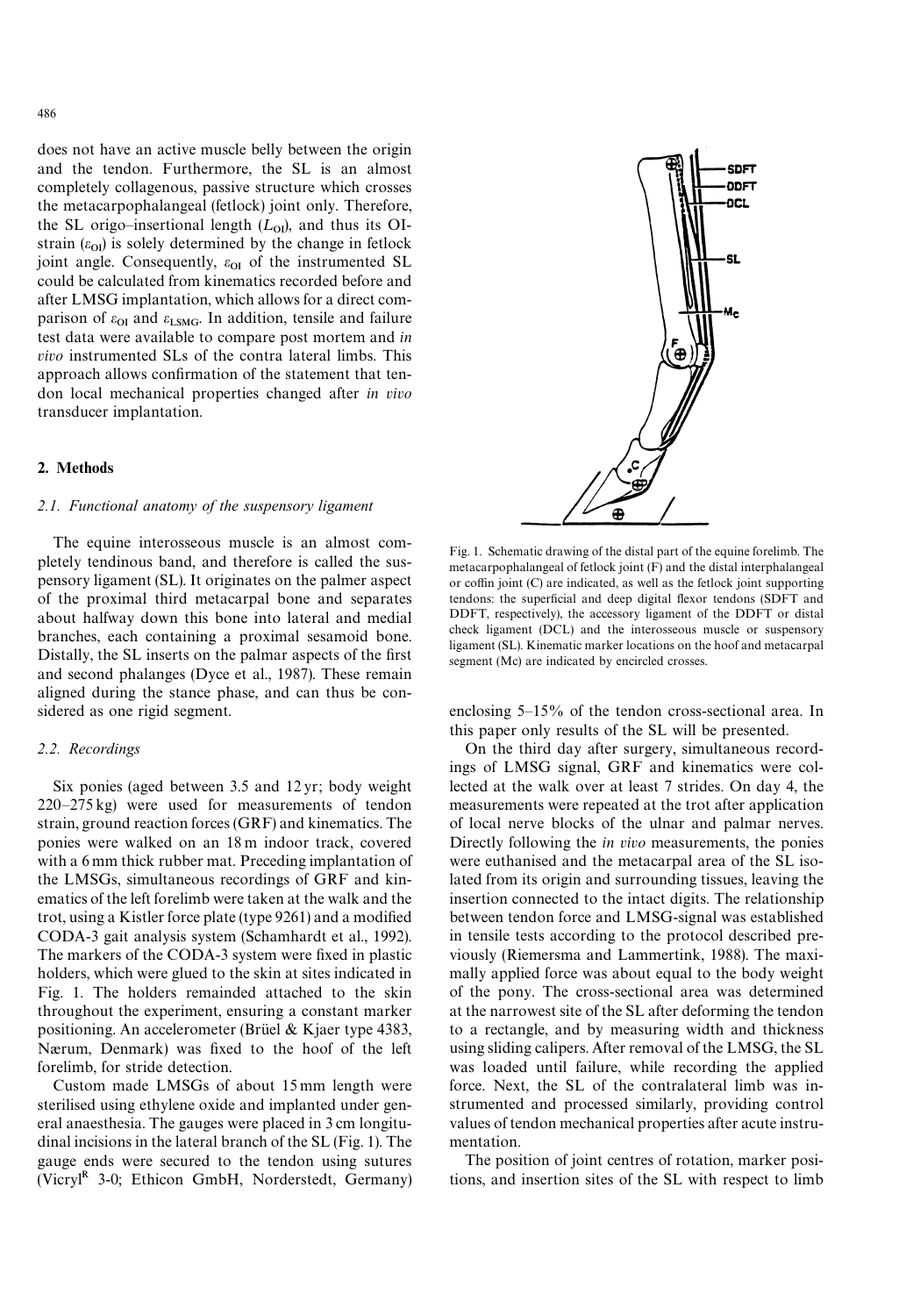

Fig. 2. The strain at total SL failure (B) was determined by linear extrapolation of the linear part of the force*—*strain relationship to the maximal force (A) recorded during the failure test.



Fig. 3. Typical example of the total stride patterns of pre- and post-operative origo-insertional strain (continuous and interrupted line, respectively) and liquid- metal- strain gauge (LMSG) recorded strain (dotted line) at the walk and the trot. The onset of the stance phase is defined at 0% of the stride cycle time. The curves represent the mean of 6 or 7 strides. Differences between the curves below 0% strain are not meaningful, because negative strains merely indicate an unloaded SL.

segments were established from photographs of the frozen and sagittally sectioned limbs.

#### *2.3. Data analysis*

The onset and end of each stride were determined from the accelerometer signal. Signals from 5 to 8 strides were time-normalised to stride duration and ensemble averaged. The LMSG-signals were converted to strain according to:

$$
\epsilon_{\rm LMSG}=100\%*(L_{\rm LMSG}-Lo_{\rm LMSG})/Lo_{\rm LMSG},
$$

where  $L_{LMSG}$  is the instantaneous LMSG length and  $L_{O_{LMSG}}$  is the reference length, corresponding with the length of the tendon at zero load, which was defined to occur at initial ground contact at the walk. The origo insertional (OI) length of the SL was also computed from the kinematic data using a 2D geometrical model consisting of two line segments, running over a pulley at the fetlock joint, as described previously (Riemersma et al., 1988). OI length was converted to strain using the same Lo definition as for the LMSG recordings.

The LMSG-signals of the post mortem tensile tests were converted to strain by defining  $Lo<sub>LMSG</sub>$  as the LMSG length at the first detectable increase of tendon force. Tendon stress  $(\sigma)$  was calculated by dividing tendon force by cross sectional area. Tendon failure strain was estimated from the recorded failure force by linear extrapolation of the linear part of the force- $\varepsilon_{LMSG}$  relationship as recorded during the tensile test (Fig. 2).

For statistical analysis a two-tailed paired *t*-test was performed at a significance level of  $p < 0.05$ , after confirming that the data were normally distributed.

## 3. Results

Five out of six ponies walked sound without local analgesics three days after surgery. On day 4, after application of local nerve blocks, the trot appeared normal in all ponies except pony 4 which remained moderately lame. The shapes of the total stride patterns of pre- and post-operative  $\varepsilon_{\text{OI}}$  and  $\varepsilon_{\text{LSMG}}$  at the walk and the trot were almost the same (e.g. pony 2; Fig. 3), so apparently no relevant differences in gait patterns occurred after LMSG implantation. The shapes of the  $\varepsilon_{\text{LSMG}}$  and  $\varepsilon_{\text{ol}}$  curves were similar, indicating that the locally measured  $\varepsilon_{\text{LSMG}}$  reflected the strain of the entire SL. Differences in peak amplitudes between  $\varepsilon_{LSMG}$  and  $\varepsilon_{OI}$  were obvious, and irrefutably indicated differences in local and origo–insertional strain, because the recordings were made simultaneously. In this example (pony 2)  $\varepsilon_{0I}$  was distinctly higher than before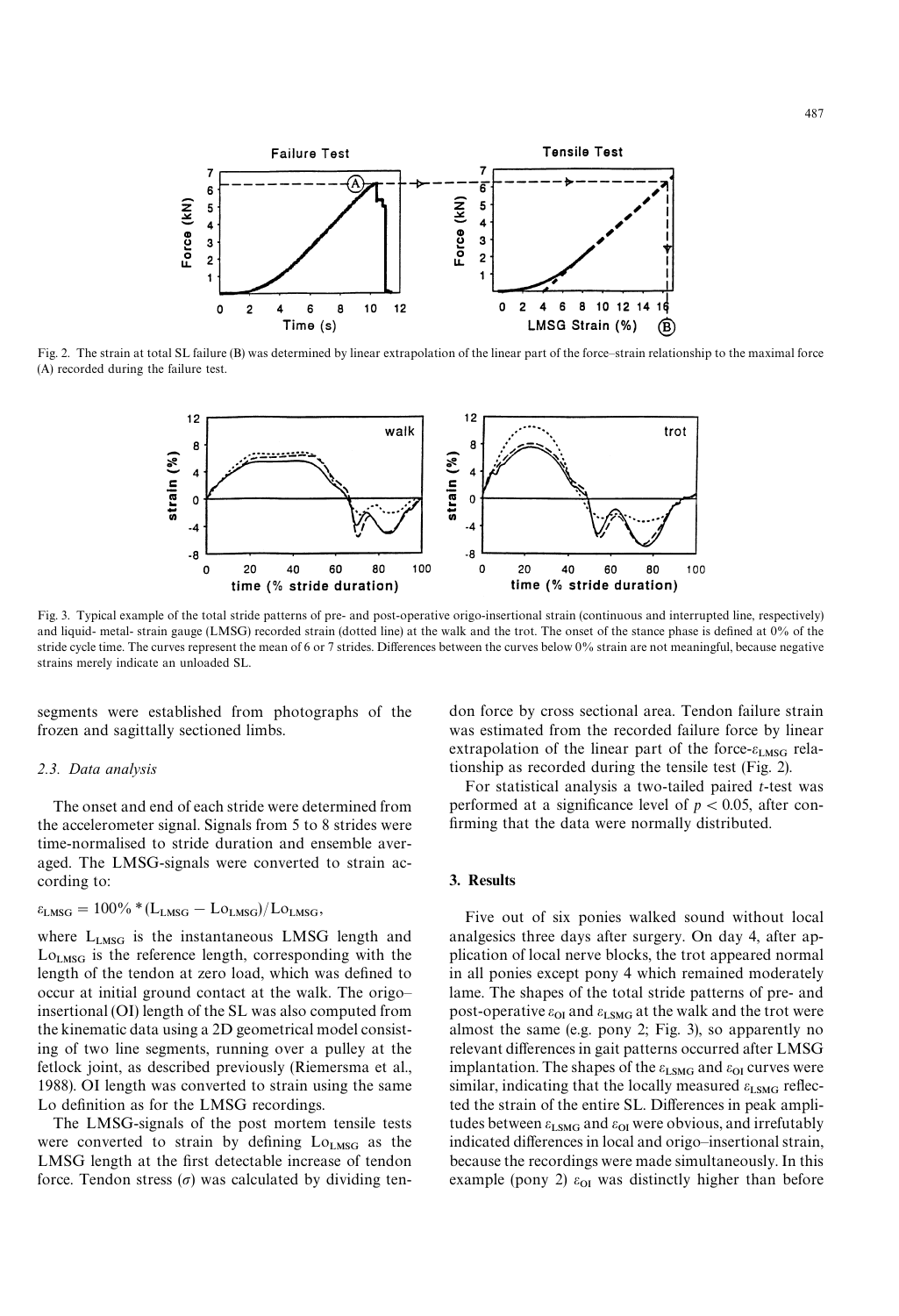surgery. At the walk this may be explained partially by a slightly higher GRF acting on the limb (Table 2). At the trot however, the post-operative GRF was lower.

SL strain data were collected during 5*—*8 strides, and averaged. The intra-stride variation ranged from 0.05 to 0.23% strain. Group mean OI and local LMSG peak strains at the walk and the trot of 6 ponies are listed in Table 1. Although simultaneously recorded,  $\epsilon_{LSMG}$  was 1 able 1. Although simultaneously recorded,  $\epsilon_{LSMG}$  was<br>0.5  $\pm$  0.7% strain higher than post-operative  $\epsilon_{01}$  at the walk, and 2.2  $\pm$  1.1% at the trot (mean of paired differences  $\pm$  S.D.). Post-operative  $\varepsilon_{\text{O1}}$  was slightly, but not significantly, higher than before surgery  $(0.3 \pm 0.3\%)$ strain at the walk;  $0.3 \pm 0.4\%$  strain at the trot). In pony 3, at the walk, the post-operaive  $\varepsilon_{0I}$  was 2% lower, despite a 3% increase in vertical GRF (GRFz; Table 2). At the trot, the post-operative strain was 4% lower than before surgery, but this may have been due to the 2.2% decreased GRFz. In pony 4, which was moderately lame

Table 1

Peak origin–insertion strain (mean  $\pm$  S.D.) of the suspensory ligament, computed from kinematics recorded before and after Liquid Metal Strain Gauge (LMSG) implantation ( $\varepsilon_{\text{OI}}$  pre and  $\varepsilon_{\text{OI}}$  post, respectively), and local LMSG recorded strain ( $\varepsilon_{\rm LMSG}$  post) at the walk and the trot in 6 ponies

|      | $\varepsilon_{\text{OI}}$ pre $(\%$ ) | $\varepsilon_{\text{OI}}$ post $(\%)$ | $\epsilon_{\text{LMSG}}$ post $(\%)$ |  |  |
|------|---------------------------------------|---------------------------------------|--------------------------------------|--|--|
| Walk | $4.6 + 0.91$                          | $4.9 + 1.11$                          | $5.4 + 0.9$                          |  |  |
| Trot | $6.6 + 1.0$                           | $6.9 + 1.1^2$                         | $9.1 + 1.3^2$                        |  |  |

' significant difference between pre- and post-operative origo*—*insertional strains.

2 significant difference between post-operative origo*—*insertional and LMSG strains.

at the trot, the pre- and post-operative strains were approximately equal, despite an 11% lower post-operative GRFz.

Additional evidence for changes in tendon mechanical properties after LMSG implantation was found comparing stress-strain ( $\sigma$ - $\varepsilon$ <sub>LSMG</sub>) relationships of *in vivo* (left) and post mortem instrumented (right) SLs (Fig. 4). Except for pony 3, *in vivo* instrumented SLs showed higher local strains than contralateral SLs at similar stress levels. Failure strain of left forelimb SLs was  $15.4 \pm 2.1\%$ (Table 2), which was  $2.0 \pm 1.2\%$  strain higher than that of right forelimb SLs. Failure stress of left SLs was 80.0  $\pm$  8.2 MPa, which was 16.5  $\pm$  16.6 MPa lower than that of right SLs. There was no relationship between failure area and LMSG site.



Fig. 4. The stress*—*strain relationship of *in vivo* instrumented (continuous lines) and post mortem instrumented (interrupted lines) suspensory ligaments of the forelimbs of 6 ponies. The numbers identify each pony.

#### Table 2

Peak (mean of 5 to 8 strides) vertical ground reaction forces (GRFz<sub>i</sub>; GRFz<sub>2</sub> 6 ponies. Post operative (post) values are presented as a fraction of pre-operative (pre) data. Local peak SL strains recorded using liquid metal strain gauges ( $\varepsilon_{LMSG}$ ) is given as fraction of the simultaneously recorded  $\varepsilon_{O1}$ . Local strain, force and stress at total failure ( $\varepsilon_{fail}$ ,  $F_{fail}$  and  $\sigma_{fail}$ , respectively) of the SL of the *in vivo* (*iv*) instrumente

| Pony<br>nr     | Walk                          |                               |                                       |                                         | Trot             |                                       |                                         | Failure test                         |                            |                                 |
|----------------|-------------------------------|-------------------------------|---------------------------------------|-----------------------------------------|------------------|---------------------------------------|-----------------------------------------|--------------------------------------|----------------------------|---------------------------------|
|                | GRFz <sub>1</sub><br>post/pre | GRFz <sub>2</sub><br>post/pre | $\varepsilon_{\text{OI}}$<br>post/pre | $\epsilon_{\rm LMSG}/\epsilon_{\rm OI}$ | GRFz<br>post/pre | $\varepsilon_{\text{OI}}$<br>post/pre | $\epsilon_{\rm LMSG}/\epsilon_{\rm OI}$ | $\varepsilon_{\rm fail}$<br>$iv$ /pm | $F_{\rm fail}$<br>$iv$ /pm | $\sigma_{\rm fail}$<br>$iv$ /pm |
| 1              | 0.943                         | 0.871                         | 1.05                                  | 1.25                                    | 0.974            | 1.09                                  | 1.56                                    | 1.06                                 | 0.74                       | 0.74                            |
| 2              | 1.046                         | 1.034                         | 1.15                                  | 1.06                                    | 0.982            | 1.06                                  | 1.31                                    | 1.27                                 | 0.73                       | 0.68                            |
| 3              | 1.038                         | 1.033                         | 0.98                                  | 1.24                                    | 0.978            | 0.96                                  | 1.54                                    | 1.15                                 | 1.06                       | 1.07                            |
| $\overline{4}$ | 0.905                         | 1.004                         | 1.05                                  | 0.95                                    | 0.889            | 0.98                                  | 1.11                                    | 1.03                                 | 0.85                       | 0.76                            |
| 5              | 1.005                         | 0.941                         | 1.08                                  | 1.33                                    | 0.988            | 1.14                                  | 1.34                                    | 1.18                                 | 0.97                       | 0.99                            |
| 6              | 0.915                         | 0.983                         | 1.11                                  | 0.94                                    | 1.019            | 1.06                                  | 1.14                                    | 1.23                                 | 0.97                       | 0.85                            |
| Mean           | 0.975                         | 0.978                         | 1.07 <sup>a</sup>                     | 1.13                                    | 0.972            | 1.05                                  | $1.33^{b}$                              | 1.15 <sup>c</sup>                    | 0.89                       | 0.85                            |
| S.D.           | 0.062                         | 0.063                         | 0.06                                  | 0.17                                    | 0.043            | 0.07                                  | 0.19                                    | 0.09                                 | 0.13                       | 0.15                            |

<sup>a</sup> significant difference between pre- and post-operative origo-insertional strains.

bsignificant difference between post-operative origo*—*insertional and LMSG strains.

'significant difference between strains at failure comparing in vivo and post mortem instrumented contra lateral tendons.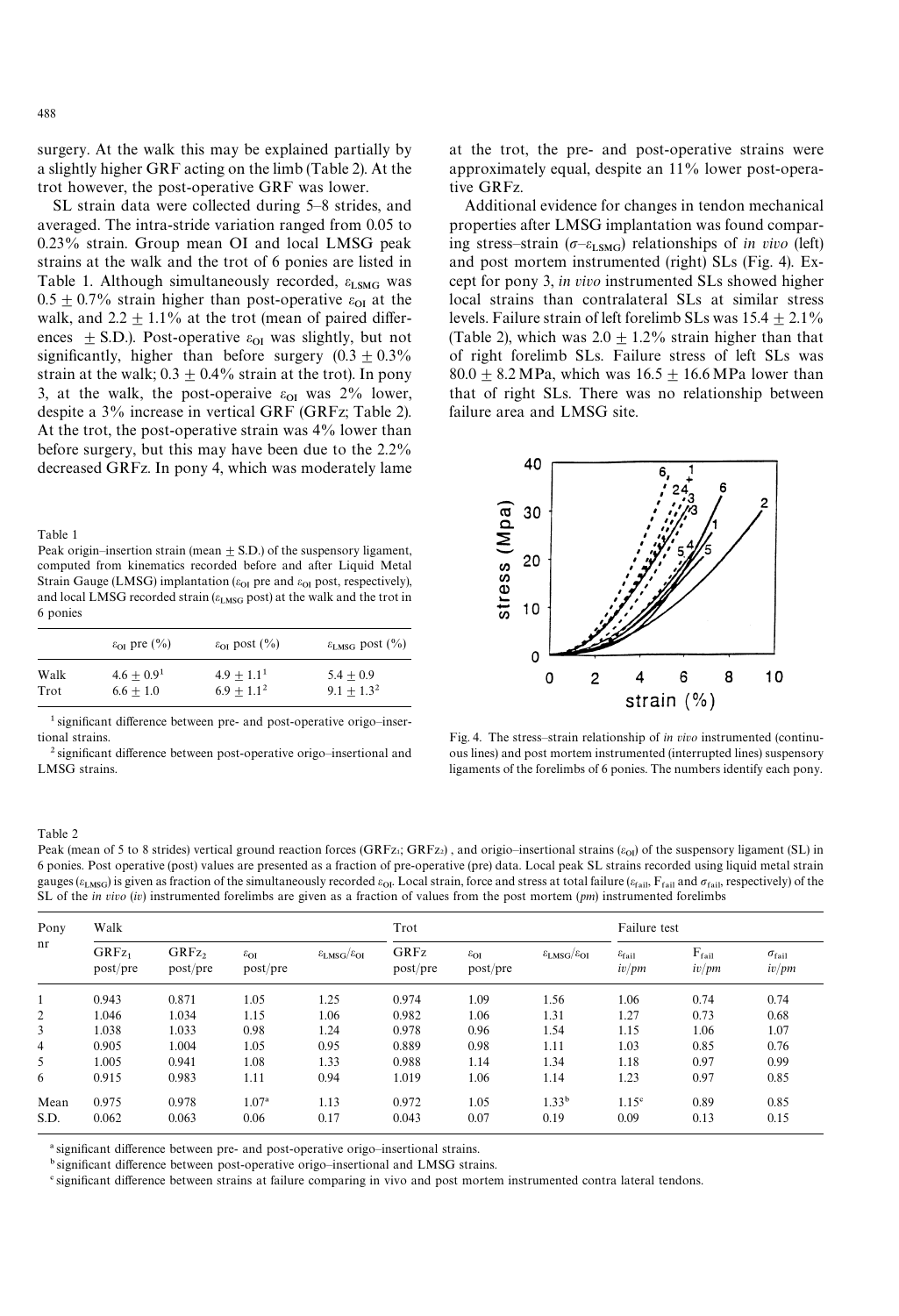In post mortem macroscopic inspection, the instrumental SL appeared normal. After removal of the LMSG, the tissue at the suture sites also appeared completely normal. Therefore, there were no indications of changes in (mechanical) properties of the collagenous material.

#### 4. Discussion

Early experiments in which LMSGs were used to record equine tendon length changes were carried out in one day, because of life span limitations of these custom made transducers. After improving the manufacturing procedure, it became possible to implant the LMSG, have the animal recover from surgery, and collect data two or three days later. No evidence could be found in the literature that tendon mechanical properties changed after such a relatively short period of time (Kraus-Hansen et al., 1992; Morito et al., 1993). However, several observations in the present study suggested otherwise. The most direct evidence came from the fact that the ultimate strains determined post mortem for tendons in which LMSGs had been implanted for three days, were significantly higher than for the tendons that were instrumented post mortem (Fig. 4; Table 2). Moreover, the failure forces and stresses tended to be lower in *in vivo* instrumented tendons. In this comparison it was assumed that the contralateral tendons could be considered as controls, an assumption which was supported by a former study on tendons of 12 cadaver limbs (Jansen and Savelberg, 1994).

The calculated strain is sensitive to the definition of  $Lo<sub>LMSG</sub>$ , which is the momentary length of the LMSG at the initial increase in overall tendon force. Since the LMSG is connected to a fraction of the tendon fibres only, a possible error in  $\rm Lo_{LMSG}$  may be expected when the fibres to which the LMSG is attached become strained earlier or later than the bulk of the tendon fibres. This may result in a random error in  $Lo<sub>LMSG</sub>$ . However,  $\varepsilon_{LMSG}$  appears to be systematically greater than  $\varepsilon_{OI}$ . Therefore, the larger strain can only be explained by local changesin SL mechanical properties. After *in vivo* LMSG implantation neither the failure stress, nor the  $\varepsilon_{01}$  before and after surgery showed marked differences, which indicated that the local changes only slightly affected the structure as a whole.

Conclusive evidence for changed local tendon mechanical properties was also found in the large difference of 2.2% strain between  $\varepsilon_{LMSG}$  and  $\varepsilon_{OI}$  at the trot. Note that these data were collected simultaneously. Strain data at the walk showed the same tendency, but the differences were smaller, probably due to the lower strain amplitude and/or the shorter time after implantation. The strain differences are in sharp contrast with earlier data, which showed almost identical local and overall strains in acute

experiments (Jansen et al., 1993b). Furthermore, it was shown that equine hind limb tendons strain almost uniformly (Riemersma et al., 1985), so excessively high local strains are not to be expected. Finally, in an earlier study (Jansen et al., 1993b) the relationship between the strain in the lateral branch of the SL and the fetlock joint angle was established; SL strain increased by 0.139% per degree in fetlock angle. Applied to the present data, this relationship predicted a slightly lower SL strain, in contrast with the considerably higher observed LMSG strain.

This study provided evidence that local changes of SL mechanical properties occurred within four days following transducer implantation. There is no reason to believe that similar changes would not have occurred using other types of implantable transducers, or using the same transducers implanted in other tendons. Consequently, *in vivo* strain and force measurements in tendons or ligaments cannot be calibrated reliably using a post mortem or *in vitro* calibration only, when more than three days elapse between transducer implantation and data collection. An alternative to circumvent these problems might be to apply independent methods to establish, for example, the transducer signal *in vivo* that corresponds with the tendon length occurring at zero force.

#### References

- Dyce, K.M., Sack, W.O., Wensing, C.J.G., 1987. The forelimb of the horse. In: Pedersen, D., Wonsiewicz, C. (Eds.), Textbook of Veterinary Anatomy. pp. 559*—*567. Saunders, Philadelphia.
- Genovese, R.L., Simpson, B.S., 1989. Tendon and ligament injuries. In: Jones, W.E. (Ed.), Equine Sportsmedicine. Lea & Febiger, Philadelphia, pp. 241*—*248.
- Jansen, M.O., Bogert, A.J. van den, Riemersma, D.J., Schamhardt, H.C, 1993a. *In vivo* tendon forces in the forelimb of ponies at the walk, validated by ground reaction force measurements. Acta Anatomica 146, 162*—*167.
- Jansen, M.O., Buiten, A. van, Bogert, A.J. van den, Schamhardt, H.C., 1993b. Strain of the M. interosseous medius and its Rami extensorii in the horse, deduced from *in vivo* kinematics. Acta Anatomica 147, 118*—*124.
- Jansen, M.O., Savelberg, H.H.C.M., 1994. Stress and strain of equine tendons of the forelimb at failure. Equine Veterinary Journal Supplement 17, 57*—*60.
- Kraus-Hansen, A.E., Fackelman, G.E., Becker, C., Williams, R.M., Pipers, F.S., 1992. Preliminary studies on the vascular anatomy of the equine superficial digital flexor tendon. Equine Veterinary Journal 24, 46*—*51.
- Morito, T., Takai, S., Dohno, H., Okuda, Y., Hirasawa, Y., 1993. The effect of passive motion on mechanical properties of rabbit flexor tendon after denervation. In: ISB XIV<sup>th</sup> Congress Abstracts, Paris.
- Riemersma, D.J., Schamhardt H.C., 1985. *In vitro* mechanical properties of equine tendons in relation to cross-sectional area and collagen content. Research in Veterinary Science 39, 263*—*270.
- Riemersma, D.J., Lammertink, J.L.M.A., 1988. Calibration of the mercury-in-Silastic strain gauge in tendon load experiments. Journal of Biomechanics 20, 469*—*476.